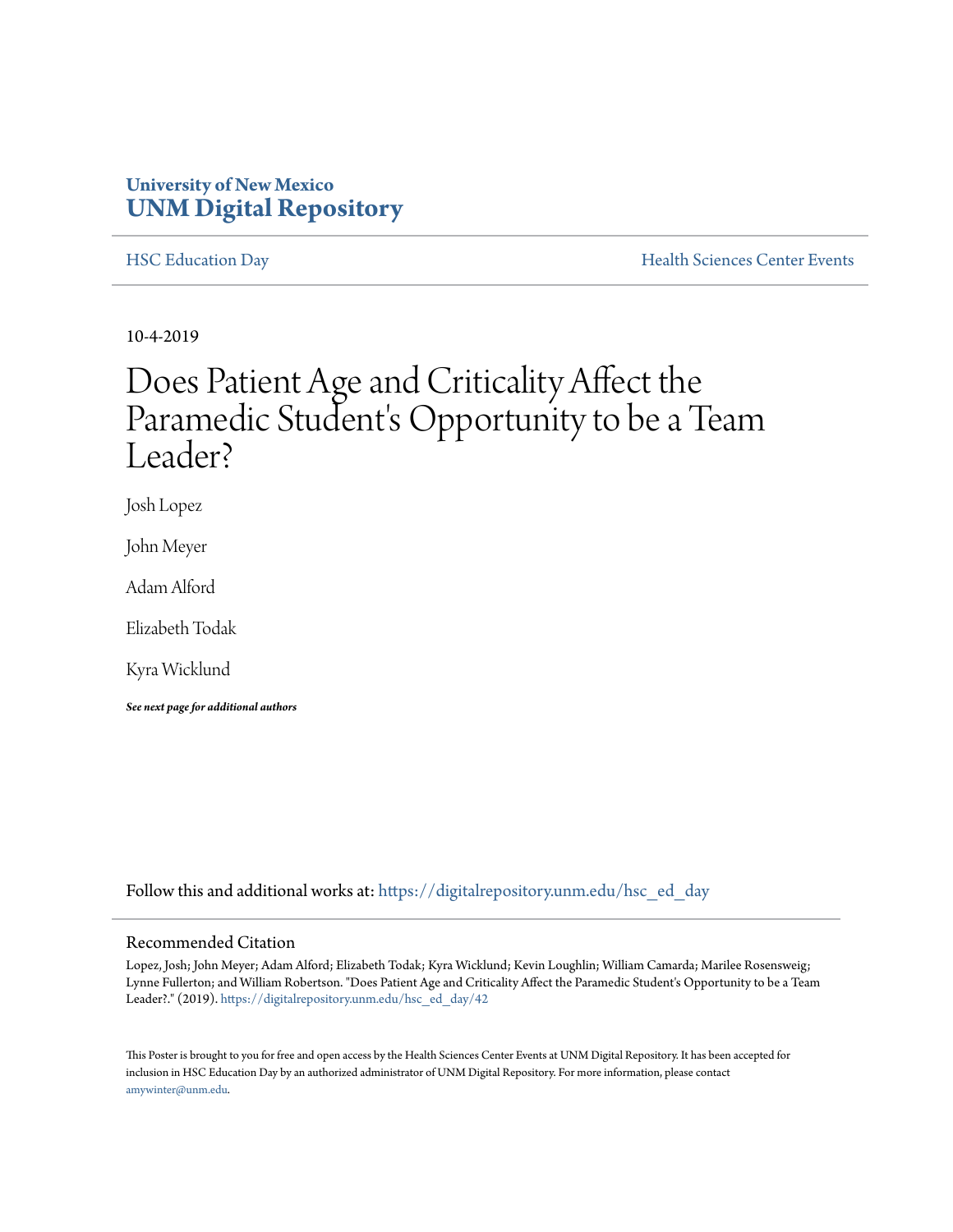## **Authors**

Josh Lopez, John Meyer, Adam Alford, Elizabeth Todak, Kyra Wicklund, Kevin Loughlin, William Camarda, Marilee Rosensweig, Lynne Fullerton, and William Robertson